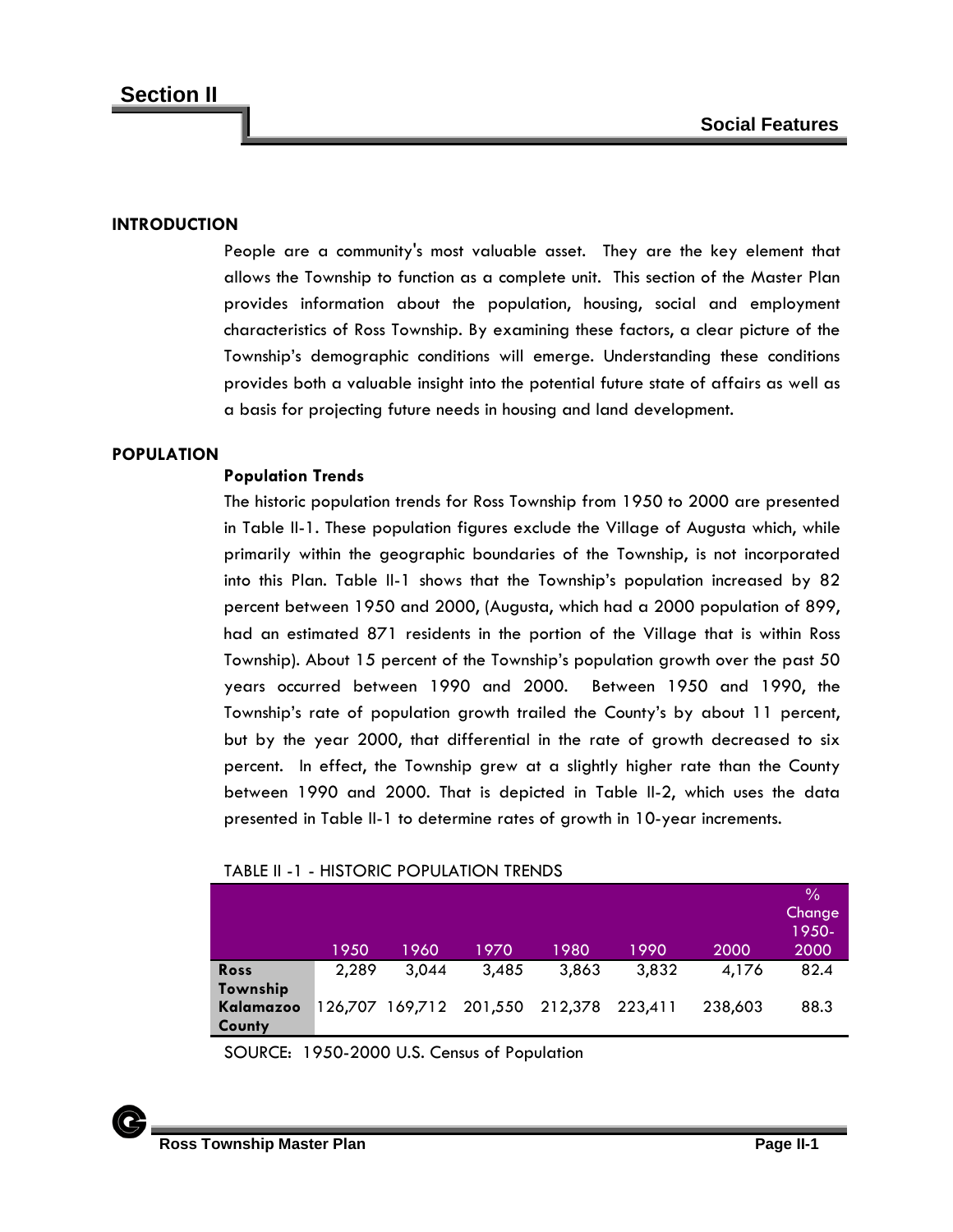Table II-2 also shows that the County's rate of growth has been more consistent than the Township's over the past 50 years.

|                         | % Change | $%$ Change | $%$ Change | $%$ Change | $%$ Change |
|-------------------------|----------|------------|------------|------------|------------|
|                         | 1950-    | 1960-      | 1970-      | 1980-      | 1990-      |
|                         | 1960     | 1970       | 1980       | 1990       | 2000       |
| <b>Ross Township</b>    | 33.0     | 14.5       | 10.8       | $-0.8$     | 9.0        |
| <b>Kalamazoo County</b> | 33.9     | l 8.8      | 5.4        | 5.2        | 6.8        |

|  | TABLE II-2 - HISTORIC POPULATION TRENDS PERCENT CHANGES |  |  |
|--|---------------------------------------------------------|--|--|
|  |                                                         |  |  |

SOURCE: 1950-2000 U.S. Census of Population

The Michigan Department of Management and Budget has generated population projections for all counties within the state, including Kalamazoo County. Those projections for Kalamazoo County, which were published in 1996, have been calibrated in this Plan to conform to the 2000 Census and then adjusted for each of the projected five-year increments to the year 2020. Ross Township's population forecast to the year 2020, based upon its average annual growth rate over the past 50 years (between 1950–2000) of 1.03 percent, is over 5,000. Table II-3 presents these projections.

It must be noted that the Township's projections are based upon past trends and reflect the potential population counts that could occur if no specific policies are put into place that would either accelerate or slow the historic growth rate. The Township has determined that it desires a relatively slow rate of population increase over the next 20 years, with a target population of 6,000 or fewer residents. While this "target" exceeds the projected 2020 population depicted in Table II-3, the 2020 population of 6,000 is determined to be more realistic. This is due to the accelerated level of development that is likely to occur over the next 20 years. The population forecasts used in this Plan to define the land use needs of the Township over the next 20 years are identified in Section VII.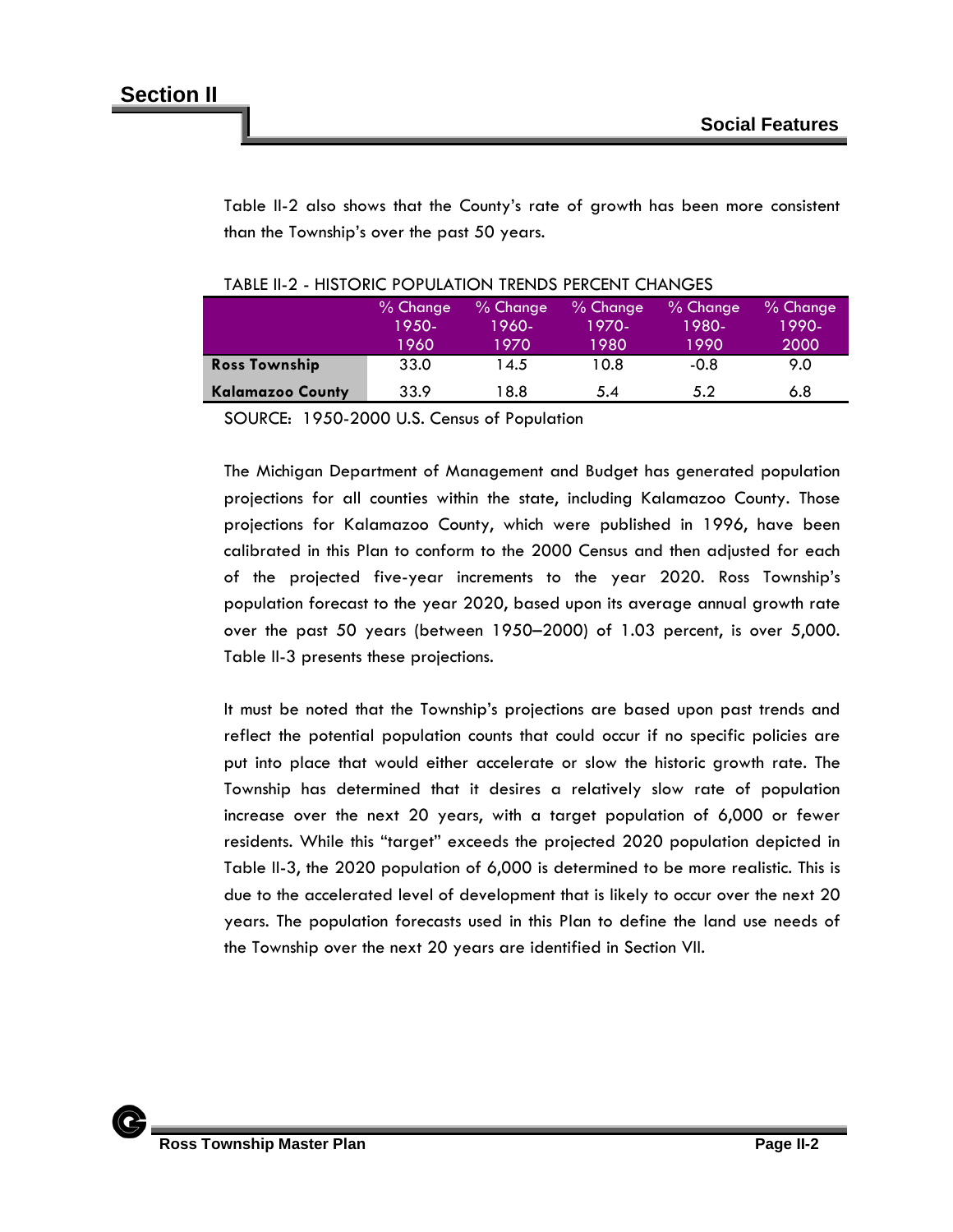| <u> IABLE 11-3 - FOFULATION FROJECTIONS ZUUU – ZUZU BASED UFON MISTORIC TRENDS</u> |         |         |         |         |         |           |
|------------------------------------------------------------------------------------|---------|---------|---------|---------|---------|-----------|
|                                                                                    | Census  |         |         |         |         | %Change   |
|                                                                                    | 2000    | 2005    | 2010    | 2015    | 2020    | 2000-2020 |
| <b>Ross Township</b>                                                               | 4.176   | 4.391   | 4.617   | 4.855   | 5.105   | 22.2      |
| <b>Kalamazoo County</b>                                                            | 238,603 | 242.838 | 246.272 | 249.540 | 252.582 | 5.9       |

#### TABLE II-3 - POPULATION PROJECTIONS 2000 – 2020 BASED UPON HISTORIC TRENDS

SOURCE: 1990/2000 U.S. Census, Michigan Dept. of Management and Budget, Gove Associates (Township projections)

#### **Migration**

Migration is the rate that the population moved into and out of the Township and further substantiates the rate of population increase. Table II-4 shows migration in Ross Township between 1985 and 1990, the latest time periods for which Census information is available. During this period, over 55 percent of the population remained in the same location. Of the 45 percent that did move, 20.8 percent moved within the County, with the remaining 23.1 percent moving from outside the County. Of these new residents, 15.6 percent came from a different county in Michigan, 6.4 percent came from a different state, and 1.1 percent resided previously outside the United States.

|                                         | Ross Township |              |  |
|-----------------------------------------|---------------|--------------|--|
| <b>Residence in 1985</b>                | Size          | $%$ of Total |  |
| <b>Persons 5 Years and Older</b>        | 3,598         | 100          |  |
| Lived in Same House                     | 2,017         | 56.1         |  |
| Lived in Different House                |               |              |  |
| In Kalamazoo County                     | 748           | 20.8         |  |
| <b>Different County in Michigan</b>     | 560           | 15.6         |  |
| <b>Different State</b>                  | 231           | 6.4          |  |
| <b>Outside of United States in 1985</b> | 42            | 1.1          |  |

#### TABLE II-4 - MIGRATION (1990 BY PLACE OF RESIDENCE IN 1985)

SOURCE: 1990 U.S. Census of Population

Overall, residential migration indicates a stable residential base for Ross Township. Such stability is beneficial for long-term planning and investment by Township officials and residents.

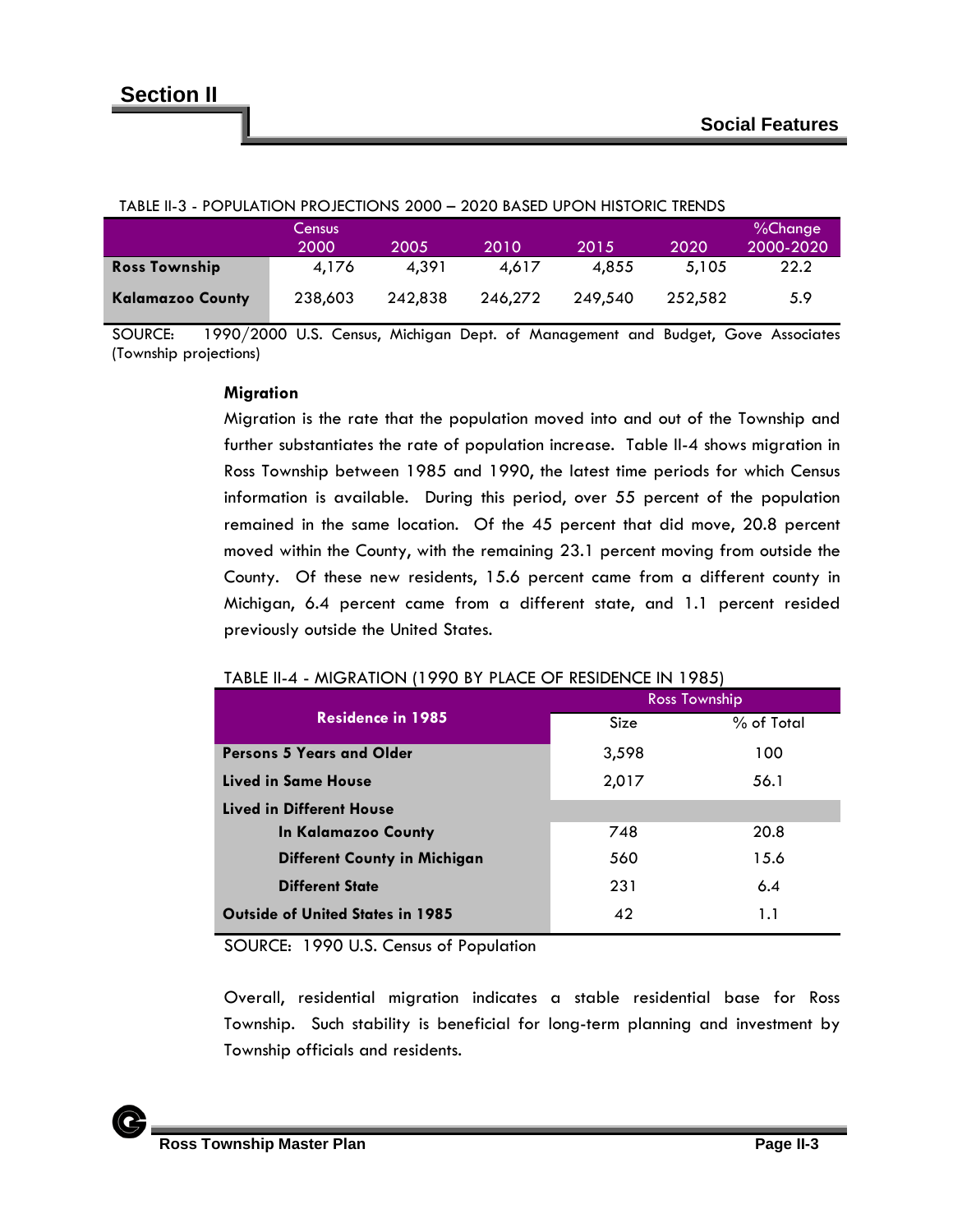Although 2000 Census data on movership is not yet available, the increase in residential development activity within the Township during the past several years would indicate a substantial increase in new residents moving into the Township from other areas within and outside of Kalamazoo County.

## **Age Composition**

The needs and lifestyles of individuals differ among age groups, and the demands for retail goods and services, as well as public or institutional programs, change with each age group. Table II-5 shows the composition of the Township's population by age group for 1980, 1990 and 2000 relative to Kalamazoo County. The Township's age distribution includes the Village of Augusta, hence the total population in Table II-5 is different than Tables II-1 and II-3.

|                      |       | Ross Township |      |        | <b>Kalamazoo County</b> |        |
|----------------------|-------|---------------|------|--------|-------------------------|--------|
| <b>Age Group</b>     | 1980  | 1990          | 2000 | 1980   | 1990                    | 2000   |
| <b>Under 5 Years</b> | 214   | 234           | 250  | 14,602 | 16,550                  | 15,447 |
| % of Total           | 5.5   | 6.1           | 5.0  | 6.9    | 7.4                     | 6.5    |
| 5-9 Years            | 245   | 256           | 352  | 14,992 | 15,562                  | 16,254 |
| % of Total           | 6.3   | 6.7           | 7.0  | 7.1    | 7.0                     | 6.8    |
| <b>10-14 Years</b>   | 371   | 257           | 417  | 16,336 | 14,218                  | 16,453 |
| % of Total           | 9.6   | 6.7           | 8.3  | 7.6    | 6.4                     | 6.9    |
| <b>15-19 Years</b>   | 375   | 212           | 333  | 22,198 | 18,922                  | 20,363 |
| % of Total           | 9.7   | 5.5           | 6.6  | 10.5   | 8.5                     | 8.5    |
| <b>20-24 Years</b>   | 235   | 175           | 148  | 27,780 | 24,195                  | 25,197 |
| % of Total           | 6.1   | 4.6           | 2.9  | 13.1   | 10.8                    | 10.6   |
| <b>25-34 Years</b>   | 583   | 543           | 453  | 37,209 | 37,858                  | 32,311 |
| % of Total           | 15.1  | 14.2          | 9.0  | 17.5   | 16.9                    | 13.5   |
| <b>35-54 Years</b>   | 1,069 | 1,266         | 1837 | 43,193 | 55,482                  | 66,604 |
| % of Total           | 27.7  | 33.0          | 36.4 | 20.3   | 24.8                    | 27.9   |
| <b>55-64 Years</b>   | 414   | 430           | 599  | 17,159 | 19,965                  | 18,826 |
| % of Total           | 10.7  | 11.2          | 11.9 | 8.1    | 7.6                     | 7.9    |
| $65 + Y$ ears        | 357   | 459           | 658  | 18,909 | 23,659                  | 27,148 |
| $%$ of Total         | 9.2   | 12.0          | 13.0 | 8.9    | 10.6                    | 11.4   |

#### TABLE II-5 - AGE DISTRIBUTION (ROSS TOWNSHIP AND KALAMAZOO COUNTY)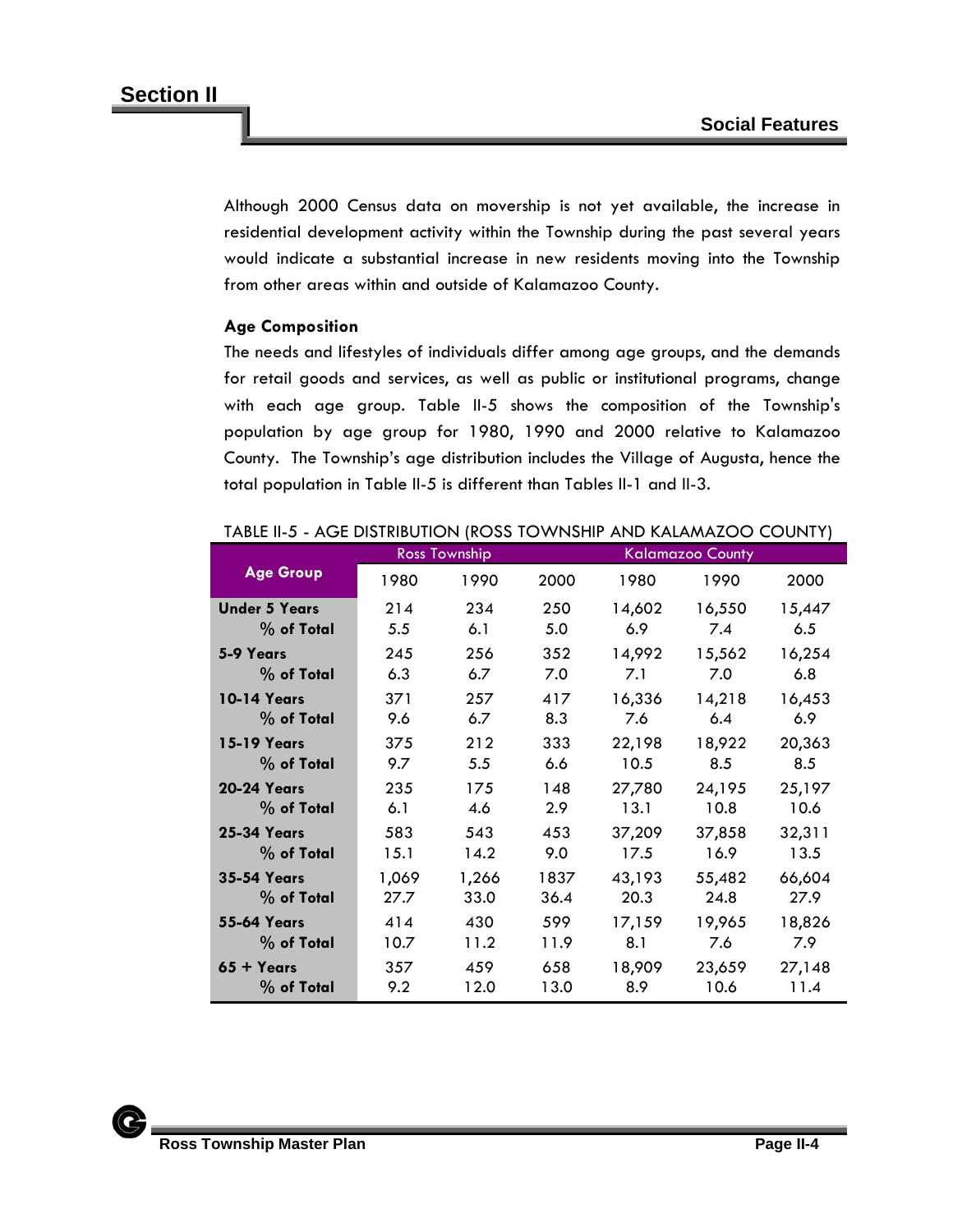| Total             | 3.863 | 3.832 |      | 4176 212,378 223,411 238,603 |      |      |
|-------------------|-------|-------|------|------------------------------|------|------|
| <b>Median Age</b> | 33.6  | 37.5  | 41.7 | 27.5                         | 31.0 | 32.7 |

SOURCE: 1980, 1990, 2000 U.S. Census of Population and Housing According to Table II-5, Ross Township has experienced consistent changes in the proportion of some age groups and variations in the proportional composition of other age groups. Over the past 20 years there has been a consistent increase in the number of residents under the age of 9, although the proportion of the total population under the age of 5 has varied. The number of residents between the ages of 10 and 19 decreased between 1980 and 1990 and increased between 1990 and 2000. Residents between the ages of 20 and 34 have been declining over the past two decades, both in actual numbers and proportionally. This age group made up over 21 percent of the Township's population in 1980 and by the year 2000 comprised only 12 percent of those living in Ross Township. All age groups over 35 have consistently increased in number and proportion over the past 20 years. While there is a general similarity in the proportional distribution of age groups between the County and Township, it is significant to note that there is a substantial disparity between the two jurisdictions among those in the 20-24 age group. That disparity is also becoming more significant in the 25-34 age group.

Overall, the Township's residents are getting older. This increase in older residents as a percentage of total Township residents is reflected in the consistently higher median age over each decade between 1980 and 2000. Every 10 years, the Township's median age increases by about four years. During that period it has been substantially higher than the median age of the County's population in general, by an average of about six years in 1980 and 1990. In 2000, that disparity increased to an average of nine years. This pattern of an aging population represents the on-going nation-wide trend of older populations, as the members of the "baby boom" generation are beginning to reach retirement age and their off-spring, the "echo generation" are fewer in number. There is, however, the beginning of a second "baby boom" generation occurring. These are the children of the "echo generation." This trend will likely result in a lowering of the median age in most communities after the next several decades.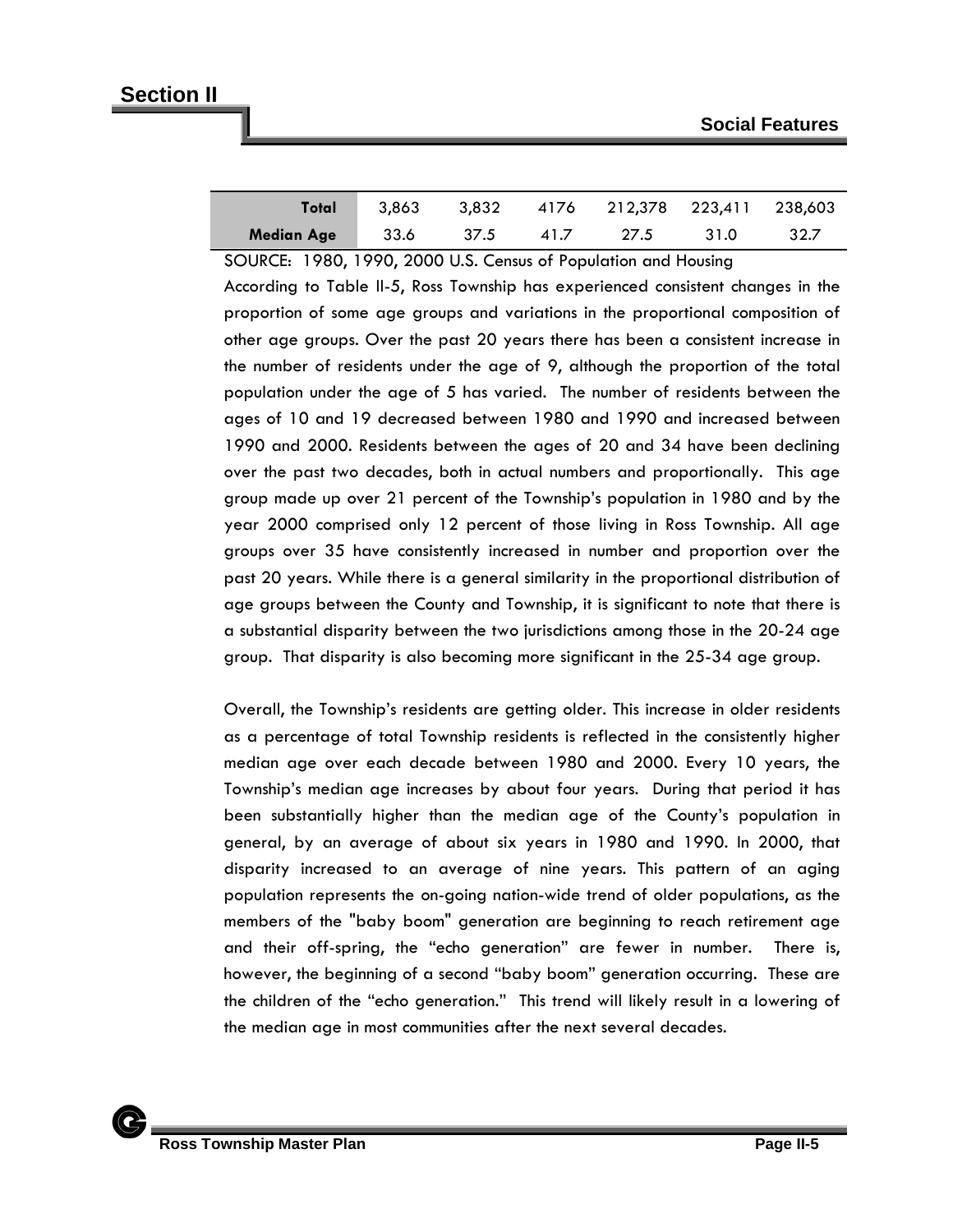Using Michigan Department of Management and Budget population age projection for Kalamazoo County and applying them to the 2000-2020 population projections, a generalized picture of future population age distribution for the Township can be obtained. Table II-6 presents the estimated age distribution projections, and indicates a continuing aging of Ross Township's population. The median age increases from 37.5 in 1990 to an estimated 43.2 in 2020.

|                      | <b>Ross Township</b> |       |       |       |  |
|----------------------|----------------------|-------|-------|-------|--|
| <b>Age Group</b>     | 1990                 | 2000  | 2010  | 2020  |  |
| <b>Under 5 Years</b> | 284                  | 252   | 297   | 336   |  |
| % of Total           | 6.4                  | 5.0   | 5.7   | 6.0   |  |
| 5-9 Years            | 267                  | 353   | 307   | 336   |  |
| % of Total           | 6.9                  | 7.0   | 5.9   | 6.0   |  |
| <b>10-14 Years</b>   | 244                  | 419   | 417   | 391   |  |
| % of Total           | 6.5                  | 8.3   | 8.0   | 7.0   |  |
| <b>15-19 Years</b>   | 325                  | 333   | 328   | 464   |  |
| % of Total           | 5.5                  | 6.6   | 6.3   | 8.3   |  |
| <b>20-24 Years</b>   | 415                  | 146   | 182   | 207   |  |
| % of Total           | 5.1                  | 2.9   | 3.5   | 3.7   |  |
| <b>25-34 Years</b>   | 649                  | 454   | 469   | 615   |  |
| % of Total           | 15.3                 | 9.0   | 9.0   | 11.0  |  |
| <b>35-54 Years</b>   | 952                  | 1,837 | 1,927 | 1,761 |  |
| % of Total           | 31.8                 | 36.4  | 37.0  | 3.15  |  |
| <b>55-64 Years</b>   | 291                  | 601   | 594   | 699   |  |
| % of Total           | 10.7                 | 11.9  | 11.4  | 12.5  |  |
| $65 + Years$         | 406                  | 656   | 688   | 783   |  |
| % of Total           | 11.8                 | 13.0  | 13.2  | 14.0  |  |
| Total                | 3,832                | 4,176 | 4,617 | 5,105 |  |
| <b>Median Age</b>    | 37.5                 | 41.7  | 42.6  | 43.2  |  |

#### TABLE II-6 - PROJECTED AGE DISTRIBUTION ROSS TOWNSHIP 2000-2020

SOURCES: 1990-2000 U.S. Census, Michigan Dept. of Management and Budget, 1996, Gove Associates Inc 2000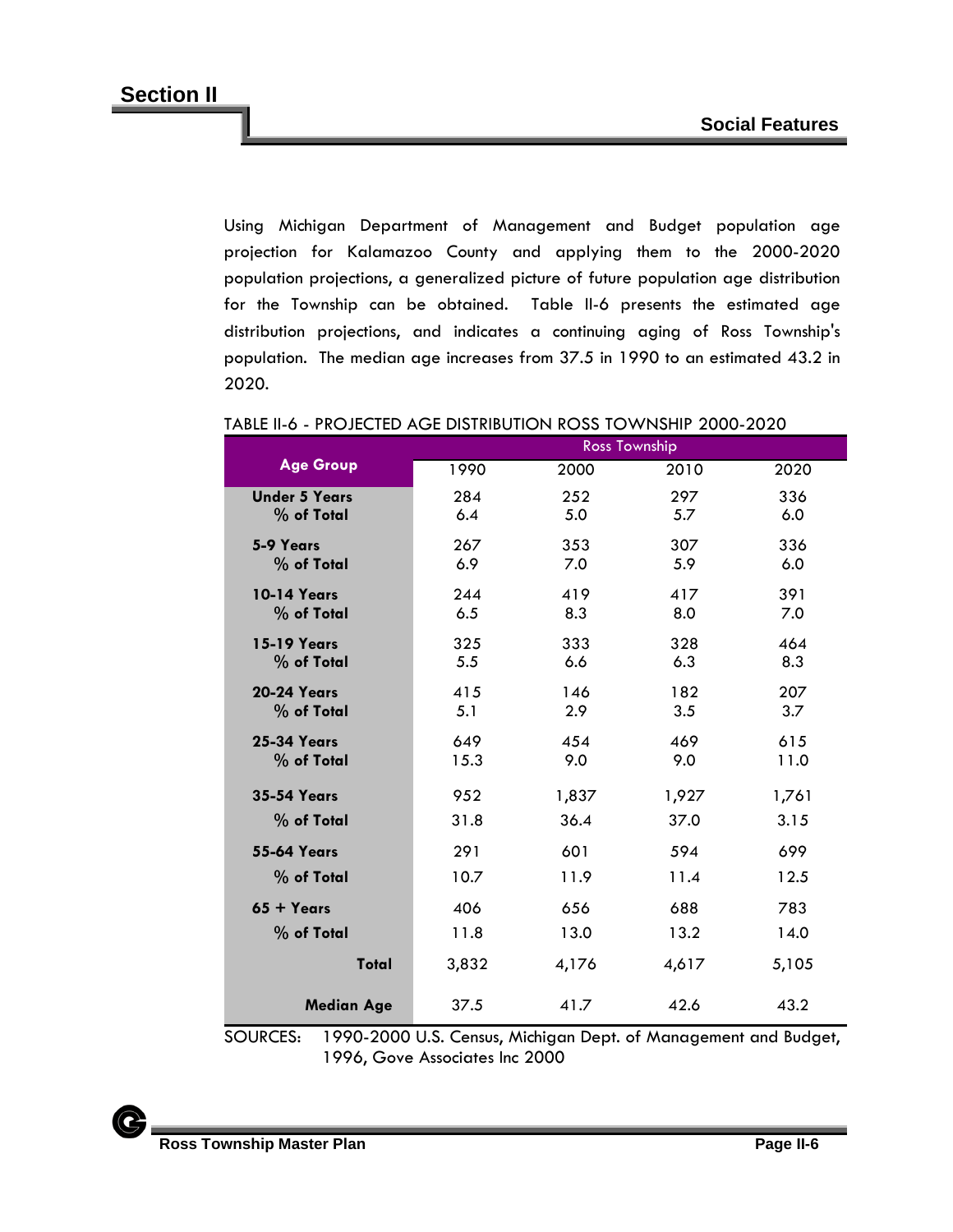## **Summary**

The population of Ross Township has grown over the past 50 years with the population count fluctuating over each 10-year period. As households continue to be attracted to suburban and rural areas, it is anticipated that the growth of the Township's population will continue. While there have been relatively substantial variations among 10 year growth increments, a more accurate predictor of future population growth is the long-term trends of the past 50 years. Those trends reflect an annual growth rate of 1.03 percent. Projecting that long-term rate over the next 20 years, the Township could expect a 2020 population of over 5,000. Current residents and Township leaders have indicated a desire for a "slow growth" approach to future development, which includes a population "target" for the year 2020 that would generally conform to the projected long-term trends.

The Township's residents continue to get older, following a national trend. This aging of the population is manifested to a greater degree in the Township than in Kalamazoo County in general, with the disparity in median age between the two jurisdictions increasing significantly during the 1990s, to the point where the average resident in the Township is nine years older than the average resident in the County.

#### **HOUSING**

## **Household Composition**

The number and type of households within the Township influence the social and economic dynamics of the Township and consequently impact the quantity and character of land development. Households are the standard unit of measurement for evaluating and projecting the number of housing units, retail sales and community facilities and services. Table II-7 shows the growth trends in the number of households in Ross Township between 1980 and 2000.

Between 1980 and 2000, households in the Township increased at an annual rate of 2.3 percent, which was greater than the average annual population growth during this decade of 1.5 percent. This differentiation between household and population growth is a trend seen in many communities across Michigan and the nation, and is caused by a decrease in the number of individuals living in each

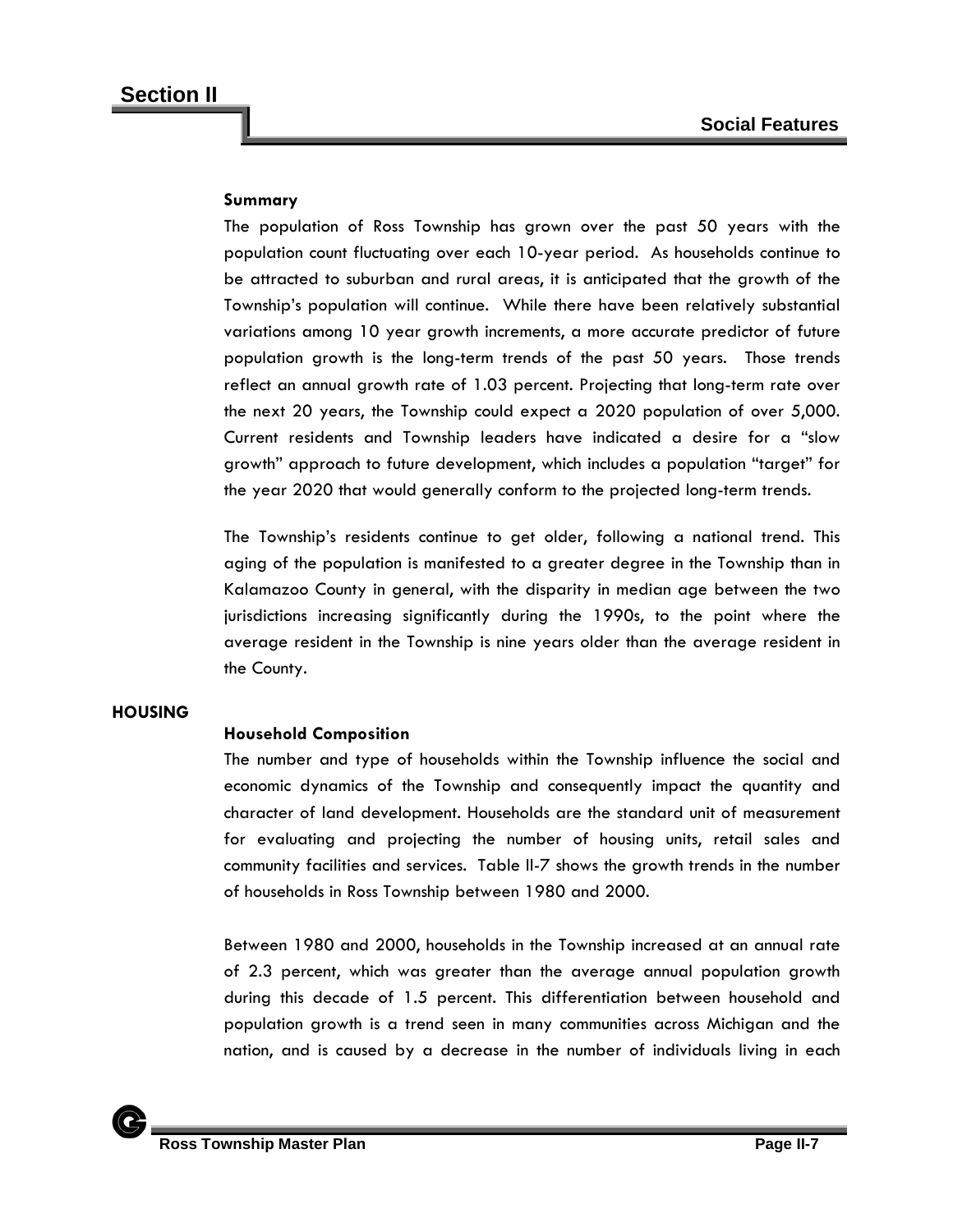household (average household size). Therefore, even while the population of a community increases slowly, stabilizes or declines, the number of households will increase.

The composition of a household is reflected in the number of people living within a residence as well as the relationship between them. A household may consist of a married couple with or without children, a single parent with children, two or more unrelated people living in a dwelling and sharing household responsibilities, or a person living alone.

Table II-7 depicts the composition of households in the Township in 1980, 1990 and 2000, reflecting a number of characteristics and trends that should be considered in planning for the future. Although the number of households has increased between the three periods, traditional two-parent family households (households comprised of a family with a husband and wife), while increasing in actual numbers, have proportionally decreased from 93.1 percent in 1980 to 86 percent in 2000. That is a result of an increase in the number of single persons and one-parent households, which reflects a national trend that has been occurring since the 1960s.

The number of married couple families with children under 18 has increased both in number and percentage of married couple families over the past 10 years, indicating a stabilizing effect on households and reflecting an increased propensity of married couples to have children (related to the second "baby boom" phenomenon mentioned earlier). Between 1980 and 2000, there has been a steady increase in the number of female-headed households, the result of a continuing high rate of divorce and out-of-wedlock births. This segment of the population is the most vulnerable to financial instability and the need for social services. Nonfamily households continued to increase during the decade of the 90s, accelerating the trend that occurred between 1980 and 1990. The majority of those households (80%) were comprised of single persons, and the proportion of those who are over the age of 65 actually declined between 1990 and 2000. During the same period, as identified in Table II-6, there was an increase in the

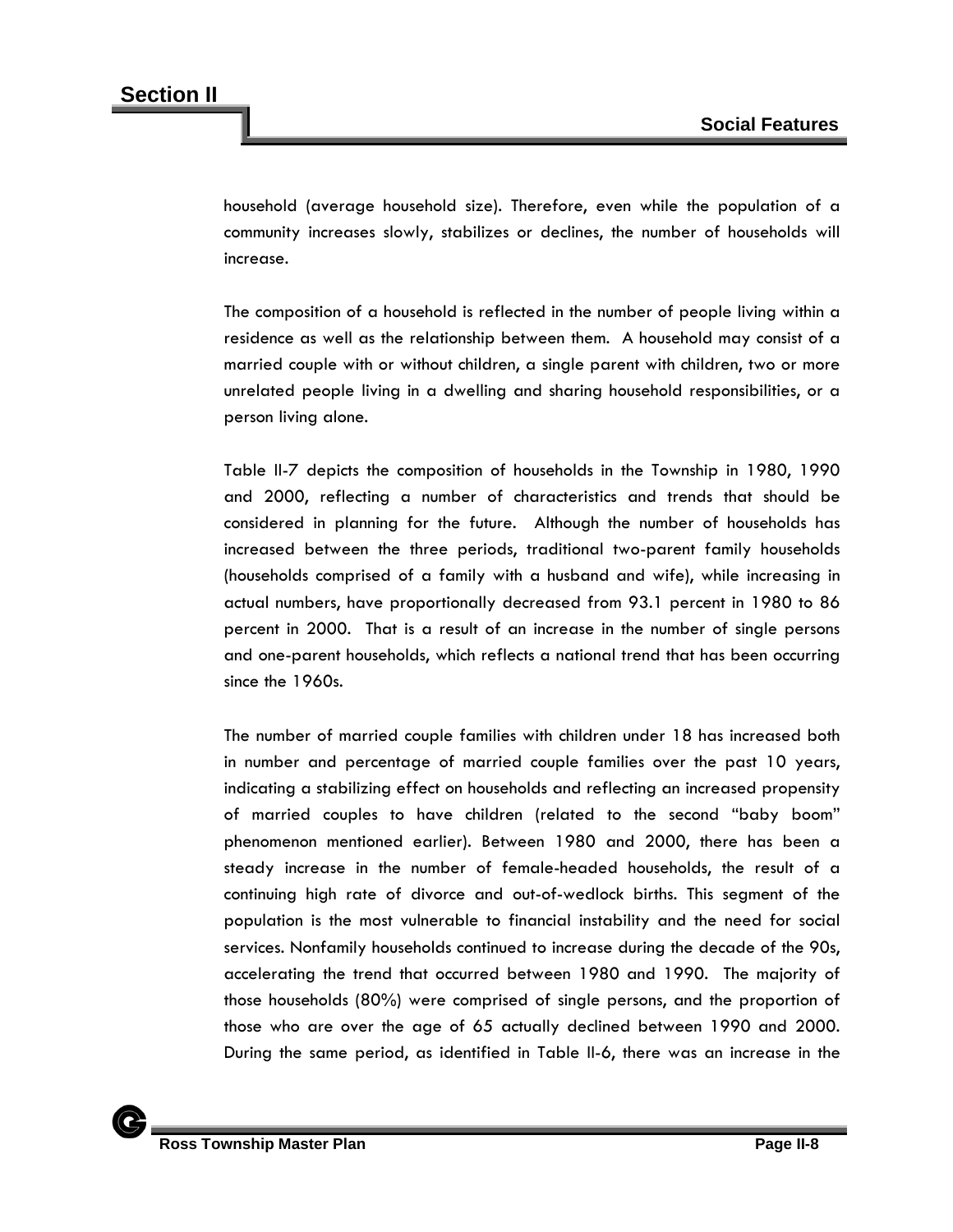number of residents in that age group. This would indicate elderly couples are tending to live longer.

|                                 |       | <b>Ross Township</b> |       |
|---------------------------------|-------|----------------------|-------|
|                                 | 1980  | 1990                 | 2000  |
| <b>Number of Households</b>     | 1,390 | 1,493                | 1,680 |
| <b>Family Households</b>        | 1,108 | 1,139                | 1,249 |
| % of Total Households           | 79.7  | 76.3                 | 74.3  |
| <b>Married Couples</b>          | 1,031 | 1,021                | 1,094 |
| % of Families                   | 93.1  | 89.6                 | 87.6  |
| <b>With Children Under 18</b>   | 466   | 416                  | 398   |
| % of Married Couple Families    | 45.2  | 36.5                 | 36.3  |
| <b>Female Head of Household</b> | 43    | 86                   | 103   |
| % of Families                   | 3.9   | 7.6                  | 9.8   |
| <b>With Children Under 18</b>   | N/A   | 56                   | 71    |
| % of Female Household Families  | N/A   | 65.1                 | 68.9  |
| <b>Nonfamily Households</b>     | 272   | 354                  | 431   |
| <b>One Person</b>               | 229   | 284                  | 448   |
| 65 and Older                    | N/A   | 122                  | 155   |
| % of One Person Household       | N/A   | 43.0                 | 34.6  |

#### TABLE II-7 - HOUSEHOLD COMPOSITION

SOURCE: 1980/1990/2000 U.S. Census of Population

## **Housing Occupancy**

Between 1980 and 2000, there was a net increase of 271 units, or 16.1 percent, within the housing stock in Ross Township, compared to a 20.9 percent increase in households (290) during that period. Typically, most communities experience a greater increase in the number of housing units than the number of households over a defined period of time. In Ross Township's case, the reverse implies that during that 20-year period, a substantial number of seasonal homes (primarily around the major lakes) were converted to year-round units. This helped to increase the

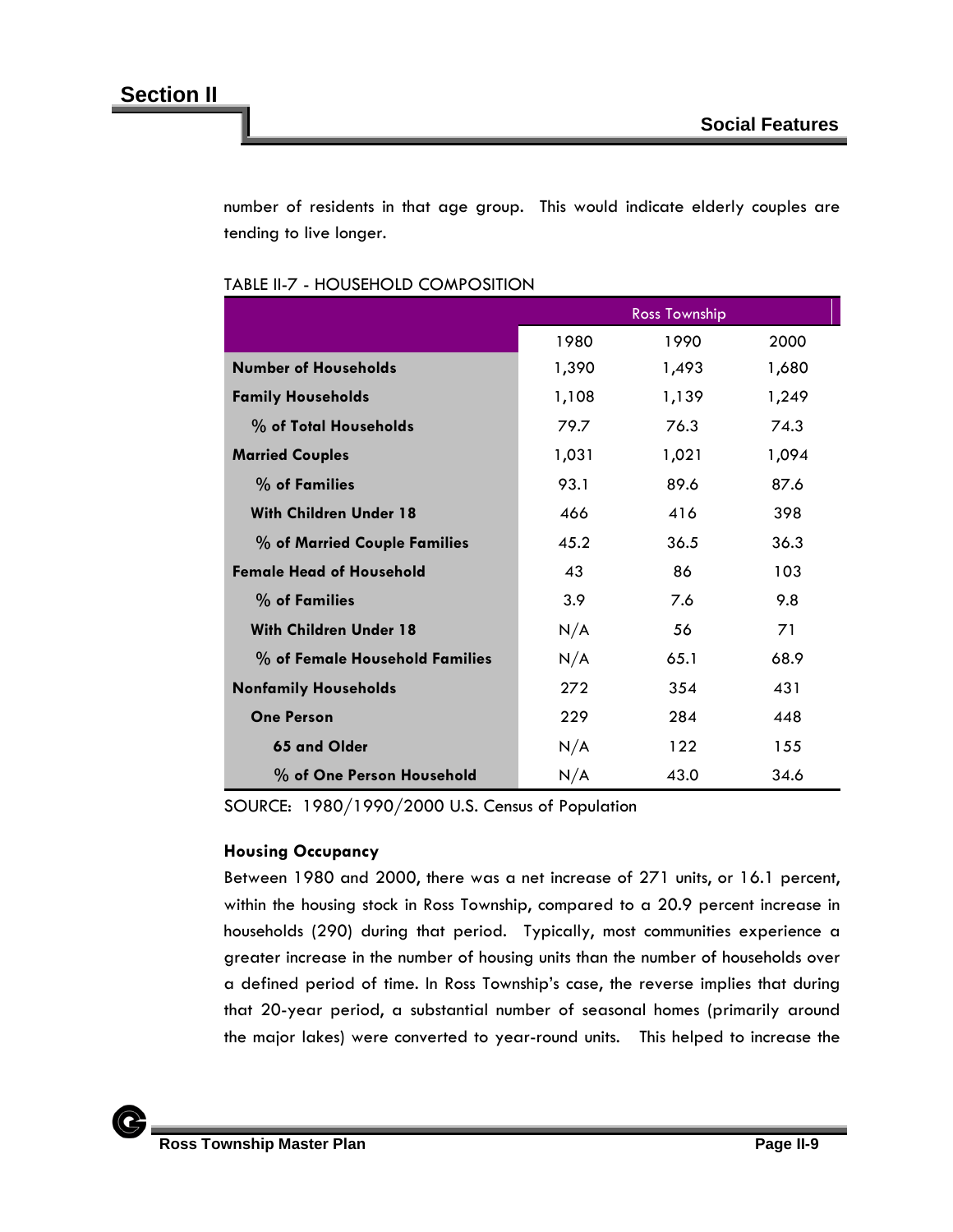overall quality of the Township's housing stock, as well as the average value of a home.

Table II-8 presents Ross Township's total occupied- and renter-occupied housing between 1980 and 2000. The Township experienced an increase in owneroccupied housing units between 1980 and 2000, growing from 77.7 percent of the entire housing stock to 87.8 percent during this period. This is a positive trend for Ross Township, as residents who own their own homes create a more stable environment, one where they have a vested interest in their community's future.

|                                    | 1980  | 1990  | 2000  |
|------------------------------------|-------|-------|-------|
| <b>Total Units</b>                 | 1,684 | 1,797 | 1,955 |
| <b>Occupied Units (Year-round)</b> | 1,485 | 1,493 | 1,676 |
| $%$ of Total                       | 88.2  | 83.1  | 85.7  |
| <b>Owner-Occupied Units</b>        | 1,154 | 1,265 | 1,471 |
| % of Occupied                      | 77.7  | 84.7  | 87.8  |
| <b>Renter-Occupied Units</b>       | 236   | 228   | 207   |
| % of Occupied                      | 15.9  | 15.3  | 12.4  |

### TABLE II-8 – ROSS TOWNSHIP HOUSING UNITS 1980 - 1990

SOURCE: 1980, 1990, 2000 U.S. Census of Housing and Social Characteristics

Almost nine out of 10 housing units were occupied year-round in 2000. The balance were either used for seasonal occupancy or were vacant and for rent or for sale. This reflects the character and geographic location of Ross Township. Located between Kalamazoo and Battle Creek, the Township is considered more of a "bedroom" community than a summer or winter resort area. Although the Township's lakes, particularly Gull Lake, are recreation resources, the majority of those who use the lakes are year-round residents and those who live in nearby communities within easy commute distance to the Township. Consequently, seasonal residents comprise only a small portion of the Township's population.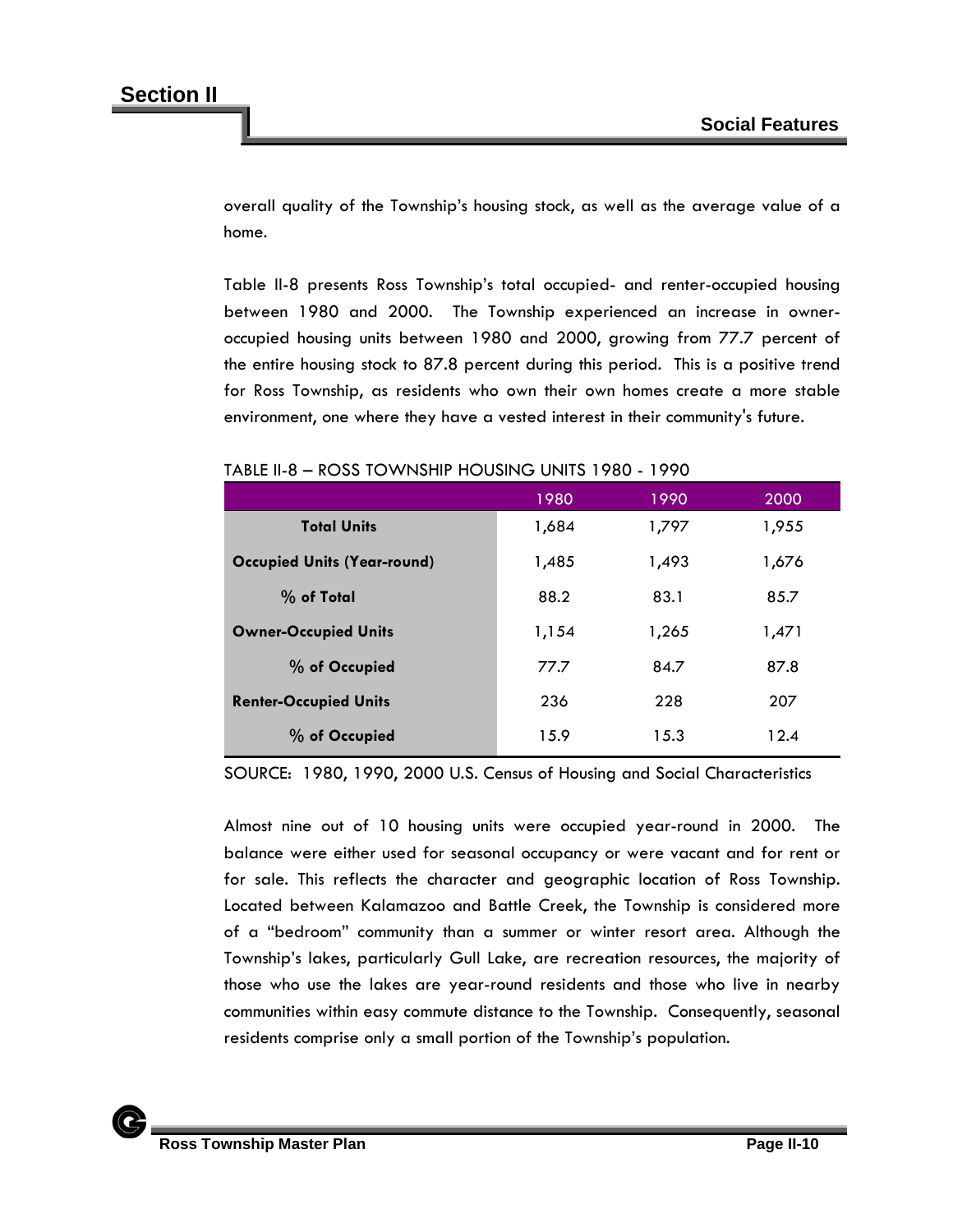## **Age and Value of Housing**

The quality and cultural significance of a community's housing stock is reflected in the age of that stock. The period during which much, if not most, of the housing units were built often reflect a popular architecture for that time. The types of materials that were standard in home construction during a particular period affect the structural quality of housing. For example, houses that were built up through the first part of the 20th Century used full-dimension lumber or timbers, giving greater strength to the structural integrity of the building. Some older houses typically used mass dimensions of various types of hardwood for interior finishes that is difficult or cost-prohibitive to obtain today.

The distribution of the age of Ross Township's housing stock can be seen in Table 11-9.

| <b>Year Built</b>                              | $#$ of Housing | % of Total |  |  |
|------------------------------------------------|----------------|------------|--|--|
| 1939 or earlier                                | 675            | 28.6       |  |  |
| 1940-1949                                      | 253            | 10.7       |  |  |
| 1950-1959                                      | 361            | 15.3       |  |  |
| 1960-1969                                      | 212            | 9.0        |  |  |
| 1970-1979                                      | 323            | 13.7       |  |  |
| 1980-1989                                      | 324            | 13.7       |  |  |
| 1990-1999                                      | $214*$         | 9.0        |  |  |
| *Estimated from Township records 1990-11/30/99 |                |            |  |  |

| TABLE 11-9 - AGE OF HOUSING STOCK BY YEAR BUILT |  |
|-------------------------------------------------|--|
|                                                 |  |

SOURCE: 1990 U.S. Census of Population

According to Table 11-9 approximately 45 percent of the Township's housing stock has been constructed since 1960. This is the general time frame during which residential building permits were first required. The remaining 55 percent were built in 1959 or earlier, with over 28 percent built before 1940. An estimated 9 percent, or 214 houses, were built between 1990 and 1999.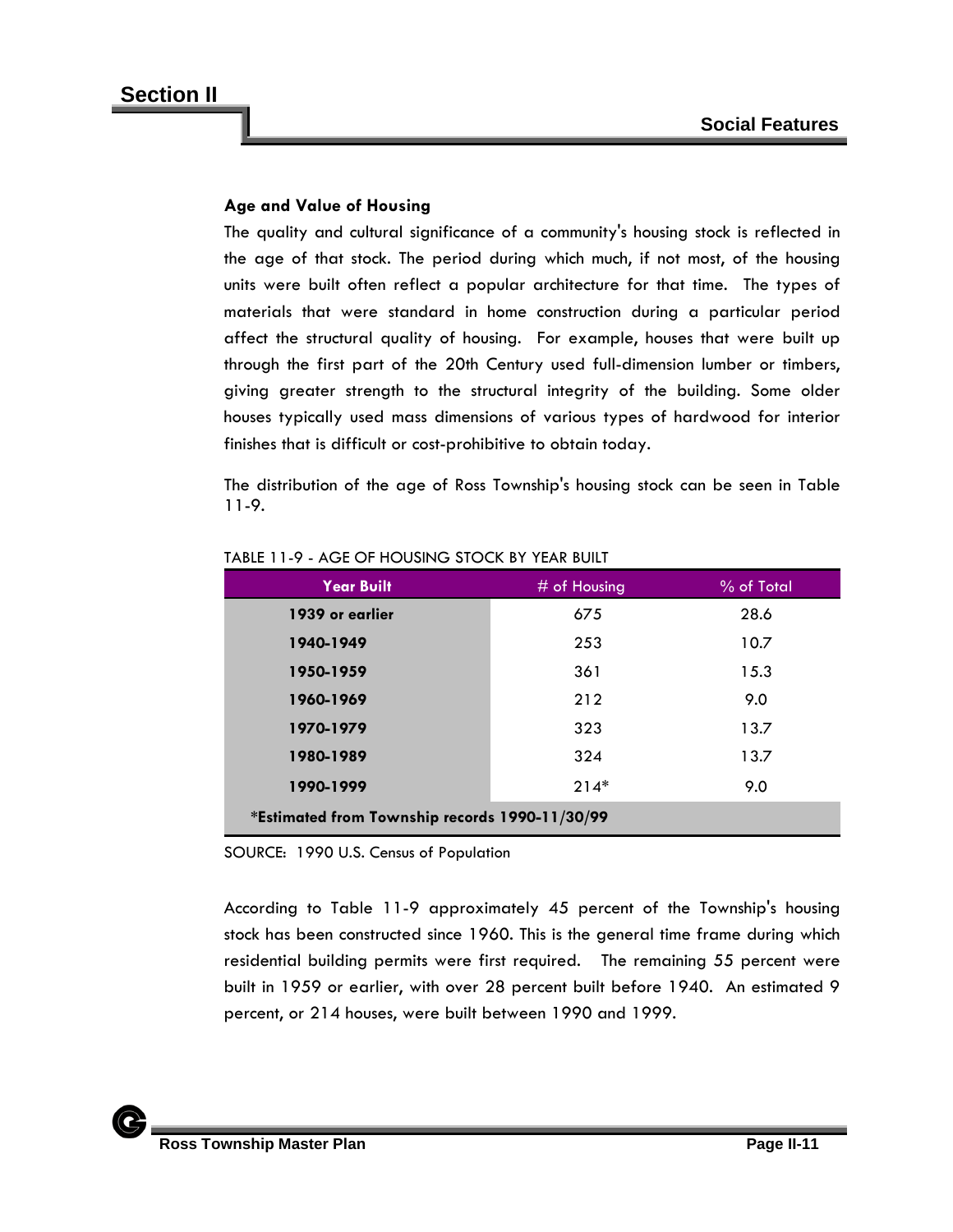Table 11-10 presents the median market value of owner-occupied housing in both Ross Township and Kalamazoo County for 1980 and 1990. 2000 Census data for detailed housing characteristics, including value, has not yet been released. The median market value of owner-occupied homes is another good indicator of both housing quality and demand. In 1980, the median housing value of a home in Ross Township was 38.5 percent higher than the overall median housing value in the County. By 1990, this proportion decreased, but was still significantly different, at 31 percent. This reflects, to some degree, an increased demand for housing and the construction of more upper scale priced homes in the County overall relative to the Township. On the other hand, the Township's homeowner vacancy rate in 2000 was 1.0 percent compared to 1.6 percent in the County. An important consideration is the fact that the housing value data in the Census is derived from asking a random sample of Census survey respondents what they believe the value of their home to be. That information, which is subjective, can significantly skew the true value of housing within a jurisdiction.

|  | TABLE II-10- ROSS TOWNSHIP MEDIAN OWNER-OCCUPIED HOUSING VALUE |
|--|----------------------------------------------------------------|
|  |                                                                |

|                         | 1980     | 1990     | $%$ Change |
|-------------------------|----------|----------|------------|
| <b>Ross Township</b>    | \$56,500 | \$82,000 | 45.1       |
| <b>Kalamazoo County</b> | \$40,800 | \$62,600 | 53.4       |

SOURCE: 1980, 1990 U.S. Census of Housing

Rental housing can be a significant contributor to the perception of housing quality in a community. Table 11-11 highlights the median monthly contract rent paid to landlords in the Township and County in 1980 and 1990. By reviewing contract rent, an indicator of housing quality, as well as the availability of supply and demand for rental units can be implied.

#### TABLE II-11 – MEDIAN MONTHLY CONTRACT RENT

|                                                                                | 1980            | 1990  | % Change |
|--------------------------------------------------------------------------------|-----------------|-------|----------|
| <b>Ross Township</b>                                                           | $$201 ( $339*)$ | \$375 | 10.6     |
| <b>Kalamazoo County</b>                                                        | $$213 ($360*)$  | \$372 | 3.3      |
| * Number represents rent amount in 1990 dollars, based upon the Consumer Price |                 |       |          |
| <b>Index</b>                                                                   |                 |       |          |

SOURCE: 1980, 1990 U.S. Census of Housing

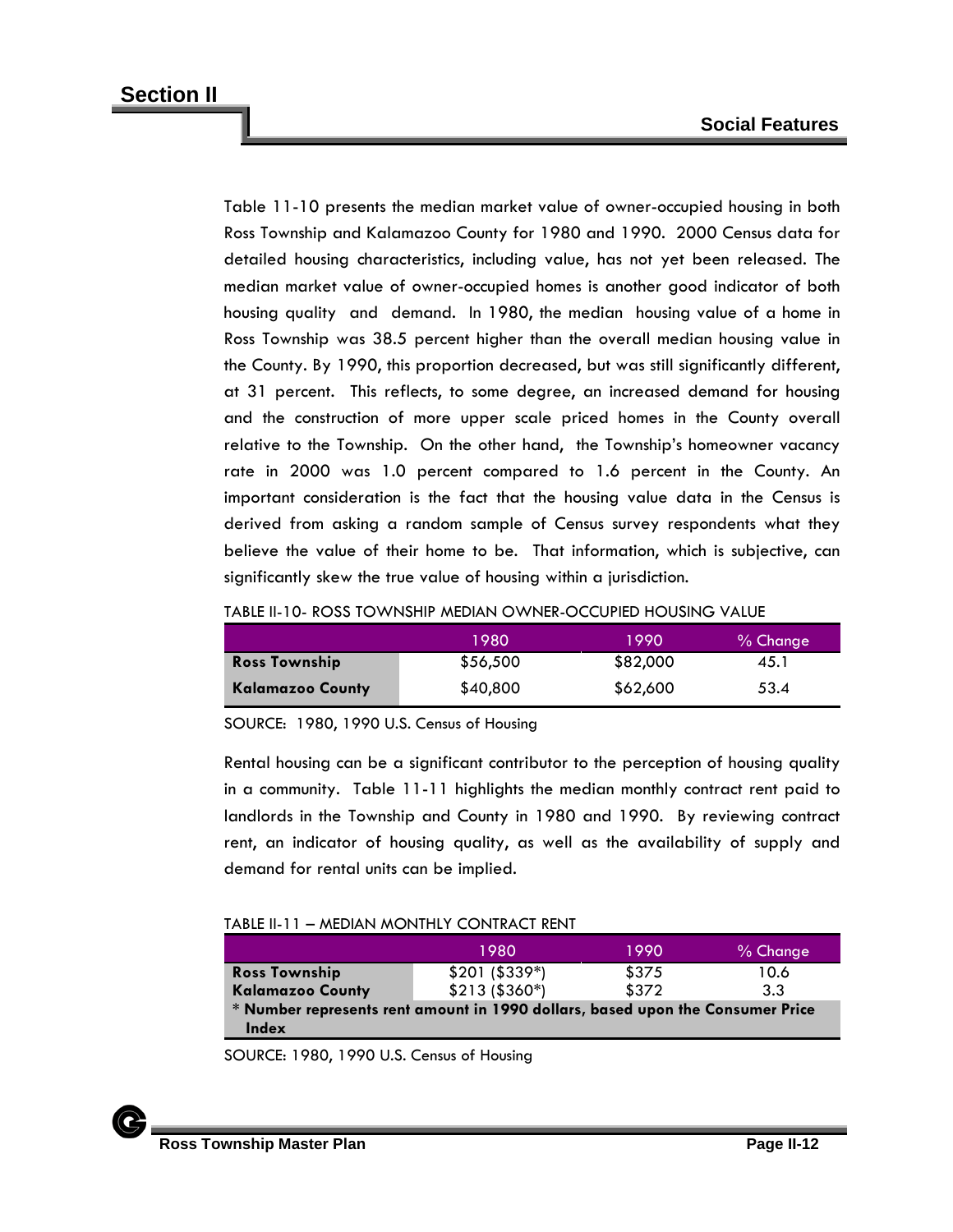According to Table II-11, the median monthly contract rent rate in the Township is generally the same as found within the County as a whole. However, the percent change in rent between 1980 and 1990 indicates that Ross Township's supply of rental housing has not kept up with demand (hence a 10.6 percent increase in median monthly contract rent rates). Kalamazoo County, during the same period, had a lower median monthly contract rent change of 3.3 percent, indicating rental housing has been more in line with overall demand.

#### **Summary**

Housing in Ross Township grew at an annual rate greater than the average annual rate of population growth. This is not uncommon, as decreasing household size continues to be a national trend, which impacts a continuing need for housing. According to U.S. Census and Ross Township records, approximately 538 homes were built in the Township between 1980 and 1999.

The median market value of owner-occupied housing in Ross Township grew by 45 percent between 1980 and 1990, which was lower than Kalamazoo County's growth rate of 53 percent over the same period. However, the Township's overall median housing value was 31 percent higher in 1990 than the County as a whole (\$82,000 vs. \$62,600), indicating that while the value of the housing stock in the Township is generally higher than in the County overall, that value differential is diminishing. This could be due to a higher proportion of upper-scale housing being built in the rest of the County, a relatively lower demand for housing in the Township, or the inherent anomoly associated with the Census survey.

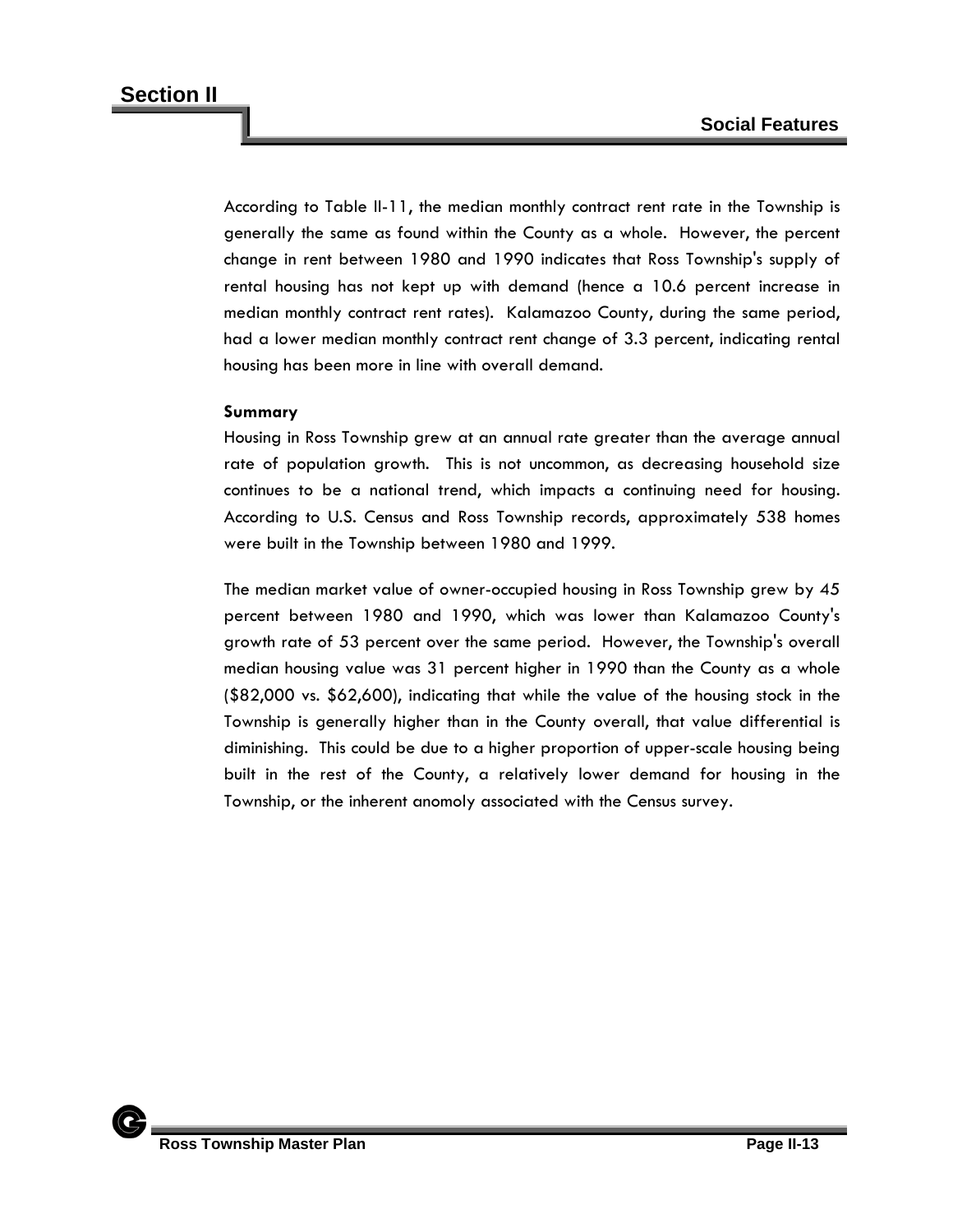### **EDUCATION AND ECONOMICS**

#### **Education and Occupation**

The level of formal education and occupational status are among the factors that define the ability of an individual or a household to be financially productive and contribute to the quality of life in their community. Typically, a person's occupation is related to the amount and type of education he or she achieved. Table 11-12 lists the educational attainment of Ross Township and Kalamazoo County residents in 1980 and 1990. This information is not yet available for the year 2000.

Educational levels increased in Ross Township between 1980 and 1990, with a significant increase in the population earning additional knowledge via post-high school education, be it a four year college or an Associate Degree. In 1990, almost 32 percent of the Township's population had a Bachelors Degree or better, substantially higher than the County's average of 23.2 percent.

| <b>Highest Educational Level Attained</b>               | <b>Ross Township</b> |             |           | Kalamazoo County |  |
|---------------------------------------------------------|----------------------|-------------|-----------|------------------|--|
|                                                         | 1980                 | 1990        | 1980      | 1990             |  |
| Less than 9th Grade                                     | 214                  | 57          | 12,139    | 7,324            |  |
| $%$ of Total                                            | 7.2                  | 1.9         | 10.4      | 4.3              |  |
| 9-12 Grade/No Diploma                                   | 348                  | 177         | 16,115    | 19,145           |  |
| $%$ of Total                                            | 11.8                 | 6.0         | 13.8      | 11.3             |  |
| <b>High School Graduate</b>                             | 1,056                | 898         | 40,096    | 44,096           |  |
| $%$ of Total                                            | 35.7                 | 30.5        | 34.4      | 26.1             |  |
| <b>Some College or Associate Degree</b>                 | 503                  | 880         | 21,371    | 59,135           |  |
| $%$ of Total                                            | 17.0                 | 29.9        | 18.3      | 35.1             |  |
| <b>Bachelors Degree</b>                                 | 836*                 | 609         | $26,857*$ | 24,451           |  |
| $%$ of Total                                            | 28.3                 | 20.6        | 23.0      | 14.5             |  |
| <b>Graduate/Professional Degree</b><br>$%$ of Total     |                      | 327<br>11.1 |           | 14,739<br>8.7    |  |
| *Graduate/Professional Degree included in this category |                      |             |           |                  |  |

#### TABLE II-12 – EDUCATIONAL ATTAINMENT - PERSONS 25 YEARS AND OLDER

SOURCE: 1980/1990 U.S. Census of Population - General Social and Economic **Characteristics** 

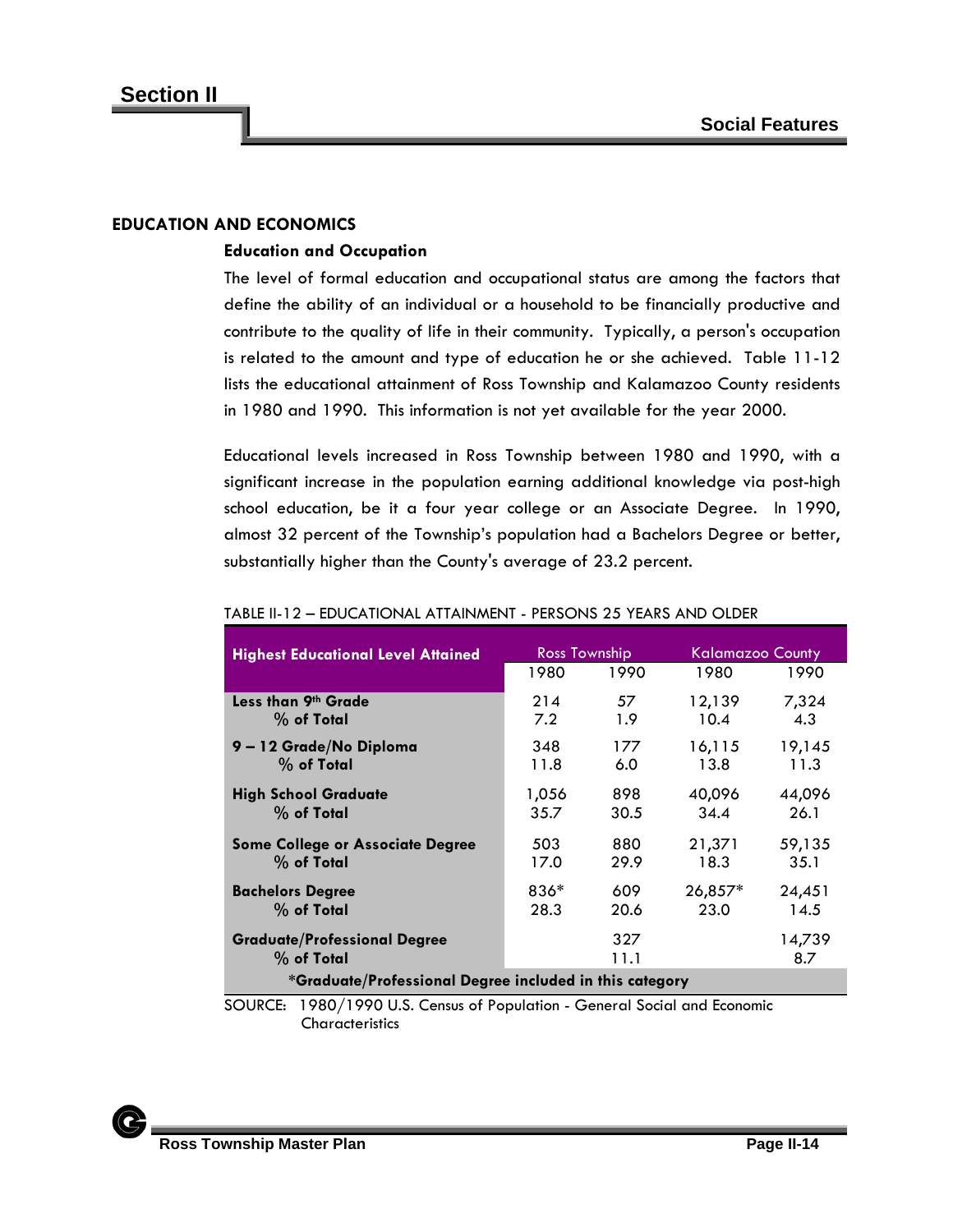The higher a person's educational attainment, the more likely he or she is employed in higher paying professional or executive/managerial occupations. Table 11-13 compares the occupational characteristics of Ross Township and the County for 1990. This information in not yet available for the year 2000.

| TABLE TT-T3 – OCCUPATIONS |  |
|---------------------------|--|
|                           |  |

 $\overline{\phantom{a}}$ 

|                                                     |              | <b>Ross Township</b> | <b>Kalamazoo County</b> |
|-----------------------------------------------------|--------------|----------------------|-------------------------|
| <b>Executive, Administrative, Managerial</b>        | % of Total   | 1990<br>460<br>22.3  | 1990<br>13,484<br>12.1  |
| <b>Professional Specialty</b>                       | % of Total   | 411<br>19.9          | 18,418<br>16.6          |
| <b>Technicians and Related Support</b>              | % of Total   | 81<br>3.9            | 4,702<br>4.2            |
| <b>Sales</b>                                        | % of Total   | 285<br>13.8          | 13,431<br>12.1          |
| <b>Administrative Support</b>                       | % of Total   | 244<br>11.8          | 16,960<br>15.3          |
| <b>Private Household Services</b>                   | $%$ of Total | 10<br>.5             | 401<br>$\cdot$ 4        |
| <b>Protective Services</b>                          | % of Total   | 9<br>$\cdot$         | 1,253<br>1.1            |
| <b>Other Service Occupations</b>                    | % of Total   | 178<br>8.6           | 14,592<br>13.2          |
| <b>Farming/Forestry/Fishing</b>                     | % of Total   | 40<br>1.9            | 1,839<br>1.7            |
| <b>Precision Production/Craft and Repair</b>        | % of Total   | 168<br>8.1           | 10,126<br>9.1           |
| <b>Machine Operators, Assemblers,</b><br>Inspection | % of Total   | 72<br>3.5            | 8,504<br>7.7            |
| <b>Transportation and Material Moving</b>           | % of Total   | 62<br>3.0            | 3,331<br>3.0            |
| Handlers, Equipment Cleaners, Laborers              | % of Total   | 45<br>2.2            | 3,886<br>3.5            |

SOURCE: 1980, 1990 U.S. Census of Social and Economic Characteristics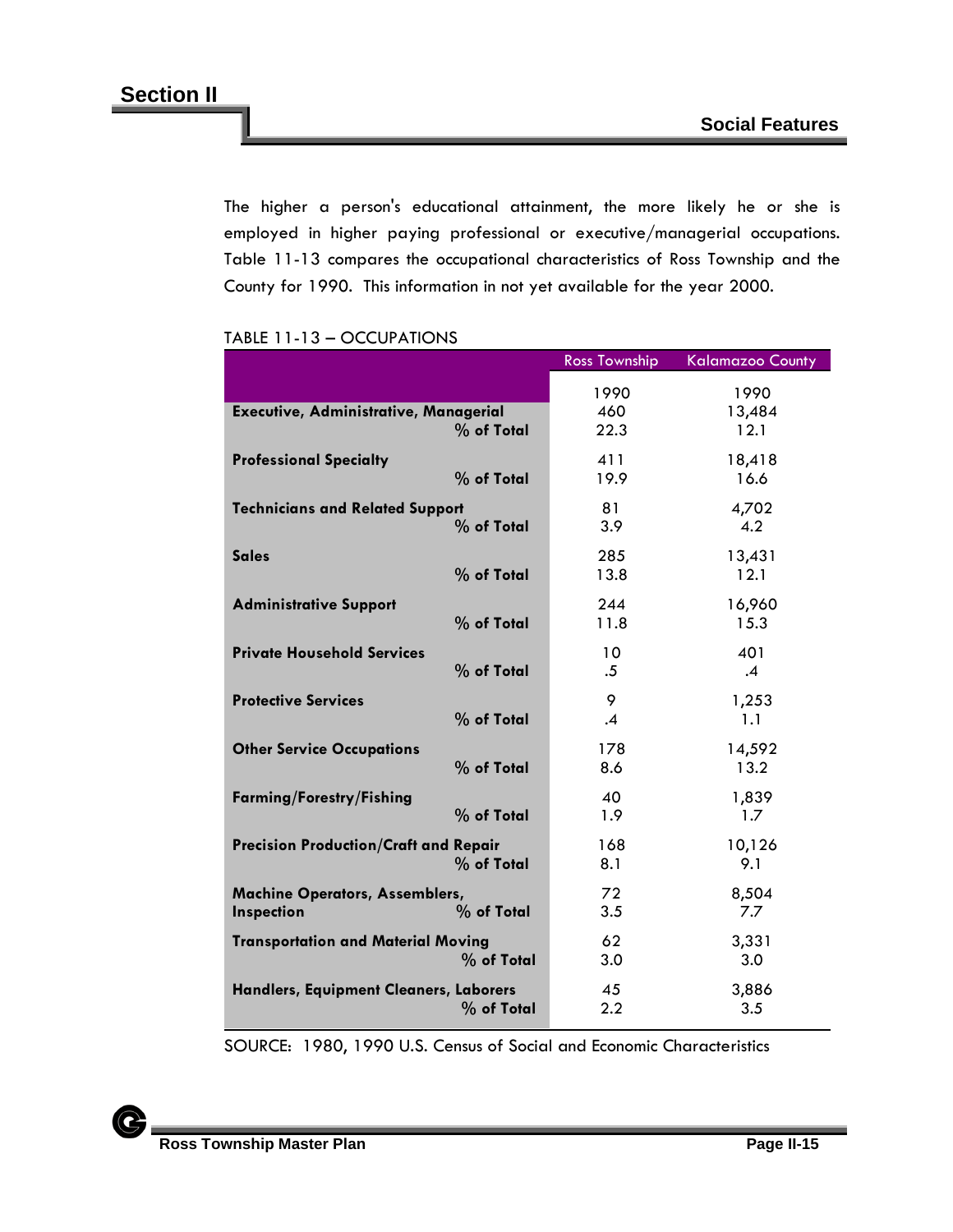In 1990, occupations in the Executive, Administrative and Managerial field made up over 22 percent of all residents surveyed in the Township. That is over 10 percent higher than the County as a whole, and represents a more financially healthy and well educated community population base than the County in general. At almost 20 percent, the second largest occupational category among Ross Township residents is Professional Specialty, another well-paying occupational category, defined as white collar workers who are employed in special, technical fields (such as an environmental engineer). Sales occupations rank third among Township residents, with 13.8 percent of the total surveyed. For Kalamazoo County, Professional Specialty is the highest occupation at 16.6 percent, with the more service-oriented Administrative Support category second highest at 15.3 percent.

Farming accounted for only 1.9 percent of occupations for Ross Township, close to the County as a whole at 1.7 percent. This is reflective of a decrease in full-time farming in the Township and the increased urbanization of the Township and the County as a whole.

Significant local employers include Fort James Corporation in Parchment, Pharmacia Corporation in Kalamazoo/Portage, the Federal Center and Kellogg Corporation in Battle Creek, Imagyn Medical Technologies in Richland, Eaton Corporation in Galesburg, and the Target Distribution Center in Charleston Township, all outside of Ross Township. The Kellogg Biological Station and Michigan State University Cooperative Extension Service are major institutional entities within the Township, employing people in the teaching and environmental research communities.

## **Location of Employment**

Beyond the type of work residents do, the location of employment also contributes to the character of the Township. Table 11-14 shows the number and proportion of employed residents who work either within Ross Township, or outside the Township borders. Over 73 percent of Ross Township residents are employed outside the Township, with approximately 26.6 percent working somewhere within

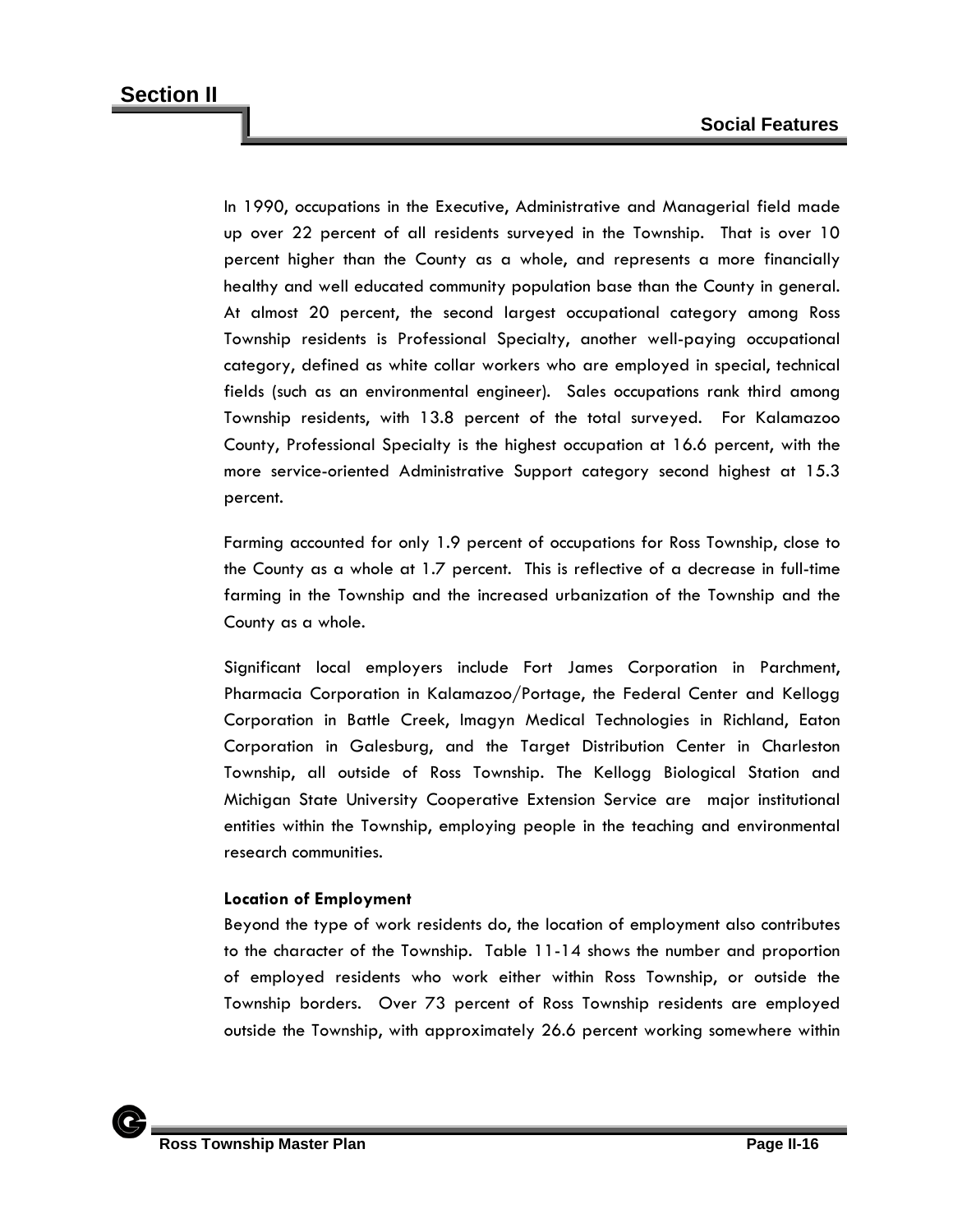the Township. Data for location of employment for the year 2000 is not yet available.

TABLE 11-14 – GENERAL LOCATIONS OF EMPLOYMENT FOR ROSS TOWNSHIP RESIDENTS - 1990

|                                        | #   | % of Total |
|----------------------------------------|-----|------------|
| <b>Employed in Township</b>            | 553 | 26.9       |
| <b>Employed in Remainder of Region</b> | 963 | 46.9       |
| <b>Worked Outside of Region</b>        | 537 | 26.2       |

SOURCE: 1990 U.S. Census of Population and Housing - STF3A

Travel time to work is important for anyone looking to locate within a community. It also can help be a measure about where most of the jobs are located in relationship to the Township. Table 11-15 lists the travel times to work for Ross Township residents.

| <b>Minutes</b>      | #   | % of Total |
|---------------------|-----|------------|
| Less than 5         | 82  | 4.0        |
| $5 - 9$             | 196 | 9.5        |
| $10 - 14$           | 225 | 11.0       |
| $15 - 19$           | 242 | 11.8       |
| $20 - 24$           | 432 | 21.0       |
| $25 - 29$           | 280 | 13.6       |
| $30 - 34$           | 275 | 13.4       |
| $35 - 39$           | 57  | 2.8        |
| $40 - 44$           | 67  | 3.3        |
| $45 - 59$           | 70  | 3.4        |
| $60 - 89$           | 37  | 1.8        |
| 90 or Greater       | 5   | 0.2        |
| <b>Work at Home</b> | 85  | 4.1        |

TABLE 11-15 – TRAVEL TIMES TO WORK - 1990

SOURCE: 1990 U.S. Census of Population

According to Table 11-15, approximately 35 percent of Ross Township residents commute to work in 19 minutes or less. This likely indicates that most of the jobs outside of the Township are located in neighboring cities and townships, including the cities of Battle Creek and Kalamazoo.

 $\mathbf C$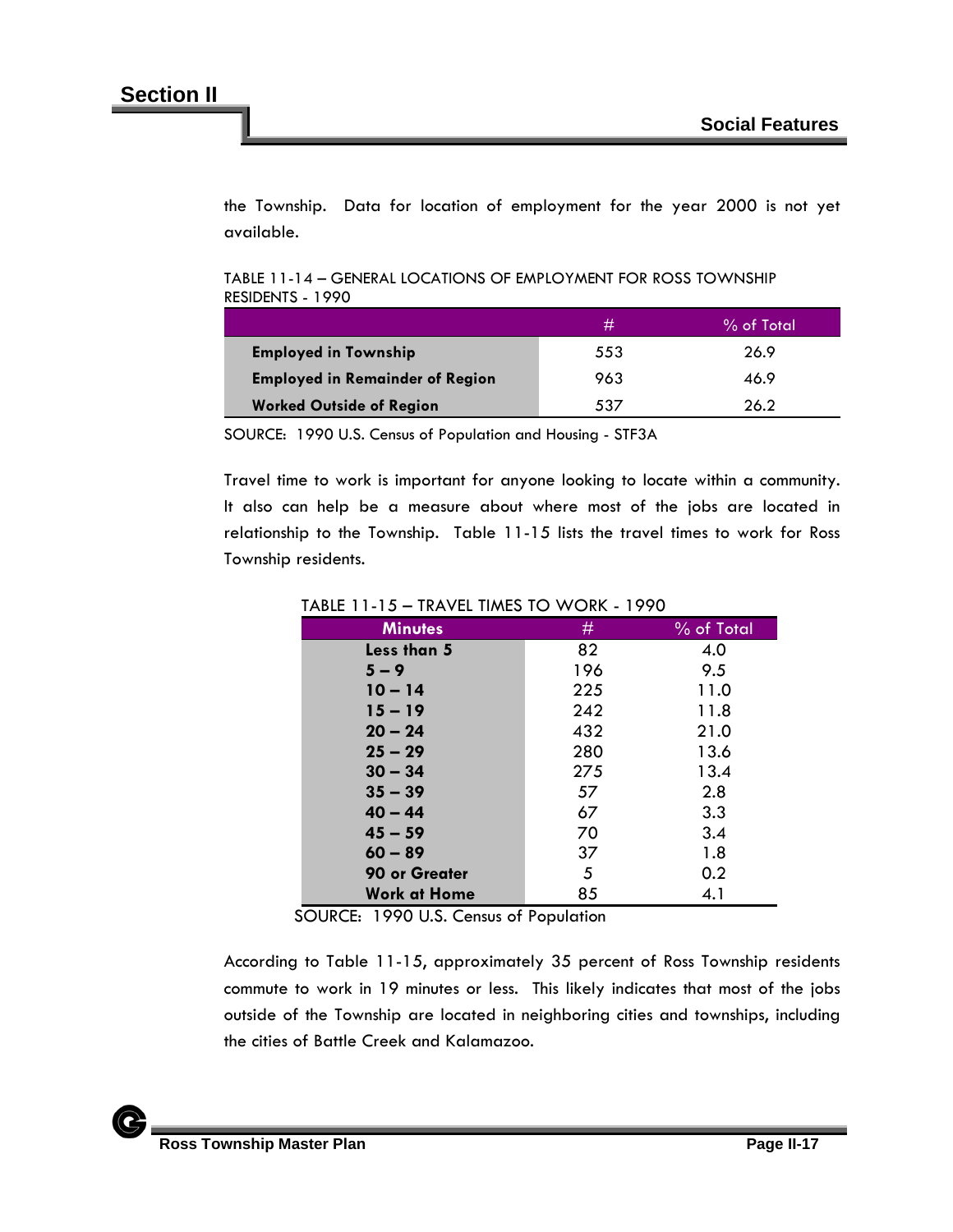## **Income**

Household income is an important measure of the economic well being of Ross Township, helping to determine the quality and quantity of retail goods and services purchased both within the Township and surrounding areas. Table 11-16 lists the median household incomes for the Township and Kalamazoo County, and indicates that household income in the Township in 1990 was significantly higher than the County as a whole. When adjusted for inflation, Kalamazoo County shows a -1.4 percent change in median household income between 1980 and 1990, while Ross Township's median household income grew by 12.4 percent over the same period. Household income data through the 2000 Census has yet to be released.

|                                                    | 1980* | 1990 | % Change |  |
|----------------------------------------------------|-------|------|----------|--|
| TABLE TT-T6 – MEDIAN HOUSEHOLD INCOMES, 1980/1990. |       |      |          |  |

# $T_{\rm{1.11}}$   $T_{\rm{1.16}}$   $T_{\rm{1.6}}$   $T_{\rm{1.16}}$   $T_{\rm{1.16}}$   $T_{\rm{1.16}}$   $T_{\rm{1.16}}$   $T_{\rm{1.16}}$   $T_{\rm{1.16}}$   $T_{\rm{1.16}}$   $T_{\rm{1.16}}$   $T_{\rm{1.16}}$   $T_{\rm{1.16}}$   $T_{\rm{1.16}}$   $T_{\rm{1.16}}$   $T_{\rm{1.16}}$   $T_{\rm{1.16}}$

| <b>Ross Township</b>                           | \$41,350 | \$46,475 | 12.4   |  |
|------------------------------------------------|----------|----------|--------|--|
| <b>Kalamazoo County</b>                        | \$31,505 | \$31,060 | $-1.4$ |  |
| *Income adjusted for inflation as 1990 dollars |          |          |        |  |

SOURCE: 1990 U.S. Census of Population - STF3A

Table 11-17 projects the median household incomes for Ross Township and Kalamazoo County between 1990 and 2000. The Claritas System estimates that Ross Township will continue to out-perform the County as a whole. Ross Township's median household income grew by almost six percent between 1990 and 2000, while Kalamazoo County saw an increase of four percent during the same period.

| TABLE 11-17 - ESTIMATED MEDIAN HOUSEHOLD INCOMES, 1990/2000 |  |  |  |
|-------------------------------------------------------------|--|--|--|
|-------------------------------------------------------------|--|--|--|

|                                                | 1990*    | 2000     | % Change |  |
|------------------------------------------------|----------|----------|----------|--|
| <b>Ross Township</b>                           | \$51,770 | \$54,771 | 5.8      |  |
| <b>Kalamazoo County</b>                        | \$33,806 | \$35,158 | 4.0      |  |
| *Income adjusted for inflation as 2000 dollars |          |          |          |  |

SOURCE: 1990 U.S. Census of Population - STF3A, Claritas Systems 2000, Gove Associates 2000